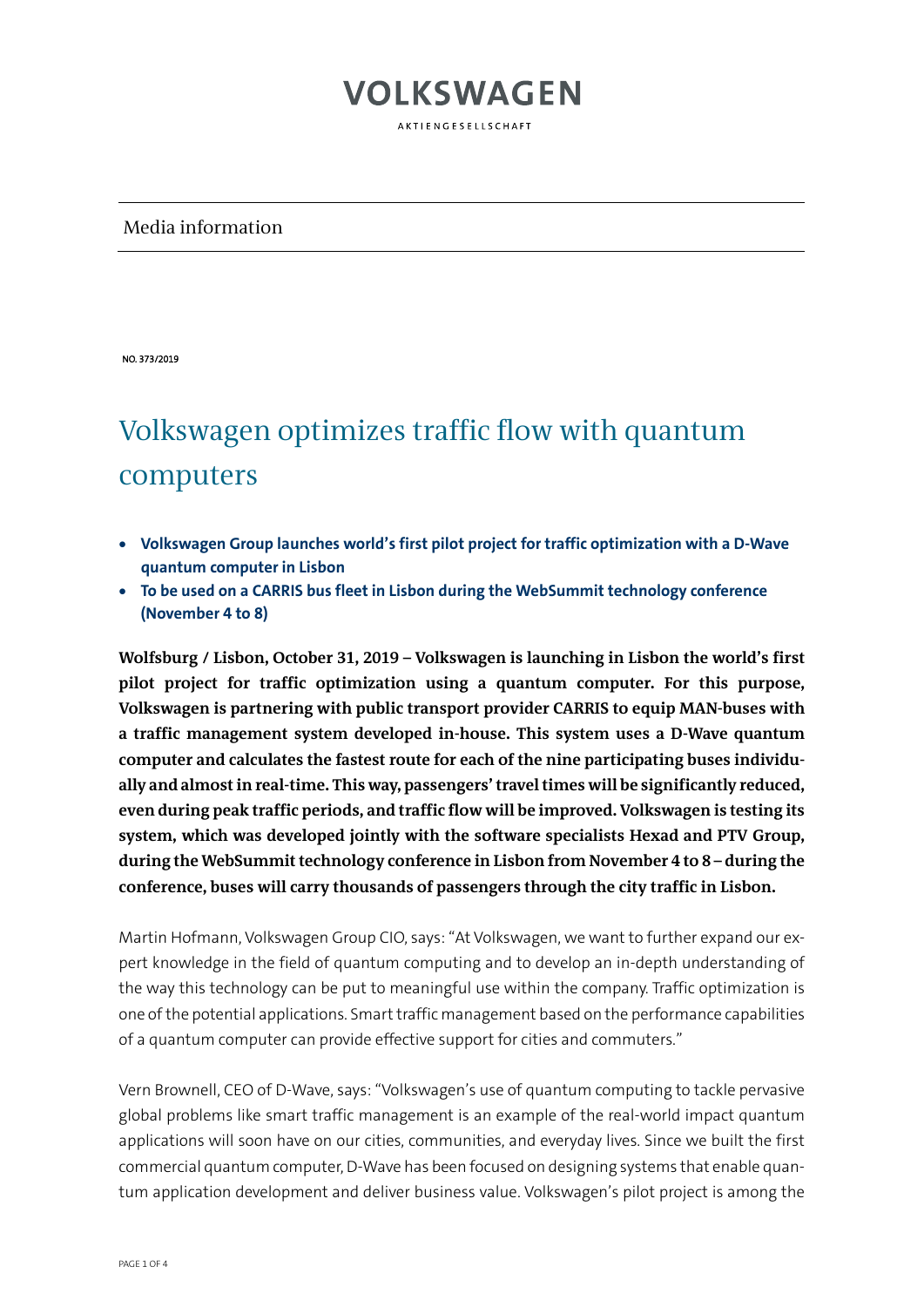**AKTIENGESELLSCHAFT** 

first that we know of to make production use of a quantum computer, and their ongoing innovation brings us closer than ever to realizing true, practical quantum computing."

António Pires, CARRIS COO and CTO says: "Urban transport is currently going through an intensive digital transformation process. With this project, CARRIS is the first worldwide bus operator to experience how quantum computing can be used to improve service speed and reliability, which are two aspects of our service that always feature in surveys as top priority areas of improvement from the customers' perspective."

### System includes two components: passenger number prediction and route optimization

The Volkswagen traffic management system includes two components – passenger number prediction and route optimization by quantum computing. For predictions, the development team from Volkswagen is using data analytics tools to identify stops with especially high passenger numbers at certain times. For this purpose, anonymized geo-coordinates and passenger flow data are used. The objective is to offer as many people as possible tailor-made transport possibilities and to ensure optimum utilization of the bus fleet.

For the pilot project in Lisbon, 26 stops were selected and connected to form four bus links. For example, one of these runs from the WebSummit conference facility to the Marqués de Pombal traffic node in the city center.

The Volkswagen team intends to continue the development of this prediction component. The idea is that bus operators should add temporary links to their scheduled services to serve stops with the largest passenger numbers. This would be a meaningful approach for major events in the city area, for example.



**In Lisbon, Volkswagen is launching the world's first pilot project for traffic optimization with a quantum computer.**

The Volkswagen experts have developed a quantum algorithm for route optimization between the stops. This algorithm calculates the fastest route for each individual bus in the fleet and optimizes it almost on a real-time basis. In contrast to conventional navigation services, the quantum algorithm assigns each bus an individual route. This way, each bus can drive around traffic bottlenecks along the route at an early stage and avoid traffic jams before

they even arise.

PAGE 2 OF 4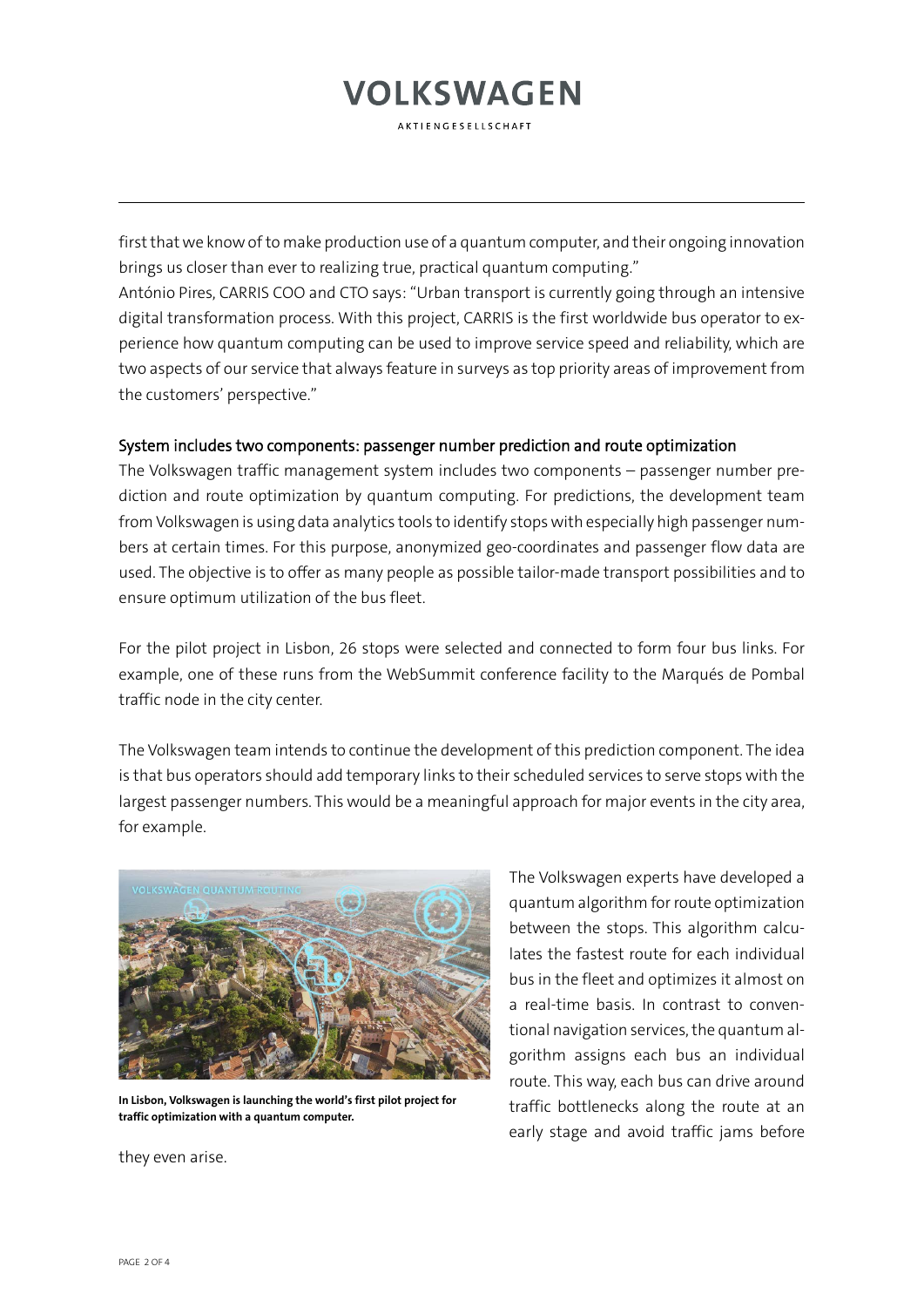**AKTIENGESELLSCHAFT** 

The experts from Volkswagen expect this development to have a further positive effect. As the buses travel along individually optimized routes which are calculated to ensure that they can never cause congestion themselves, there will be a general improvement in traffic flow within the city.

#### Pilot project result of partnership

Various partners brought their skills and know-how to the pilot project in Lisbon. Public transport provider CARRIS consulted the Volkswagen development team on route planning and provided MAN city buses as well as technical support, and qualified drivers for the test drives. German software developer Hexad developed a navigation app for the project, which shows bus drivers the optimized route. The PTV Group, which specializes in data analytics, provided the necessary data for movement flow analysis in its city model developed specifically for this project.

#### Volkswagen intends to develop the system to market maturity

In the future, Volkswagen plans to develop its traffic optimization system to market maturity. For this reason, the Volkswagen developers have designed the system so that it can generally be applied to any city and to vehicle fleets of any size. Further pilot projects for cities in Germany and other European countries are already being considered. Volkswagen believes that such a traffic optimization system could be offered to public transport companies, taxi companies or fleet operators.

#### Volkswagen and quantum computing

Volkswagen is cooperating with its technology partners D-Wave and Google, who provide the experts with access to their computer systems. In 2016, the Volkswagen team already successfully demonstrated congestion-free route optimization for taxis in the Chinese capital Beijing. Since then, the development of the algorithm has been steadily continued and it has been protected by patents in the USA.

#### Note:

This text and images are available at: [www.volkswagen-newsroom.com.](http://www.volkswagen-newsroom.com/) About D-Wave: [www.dwavesys.com](http://www.dwavesys.com/) About CARRIS: [www.carris.pt](http://www.carris.pt/)